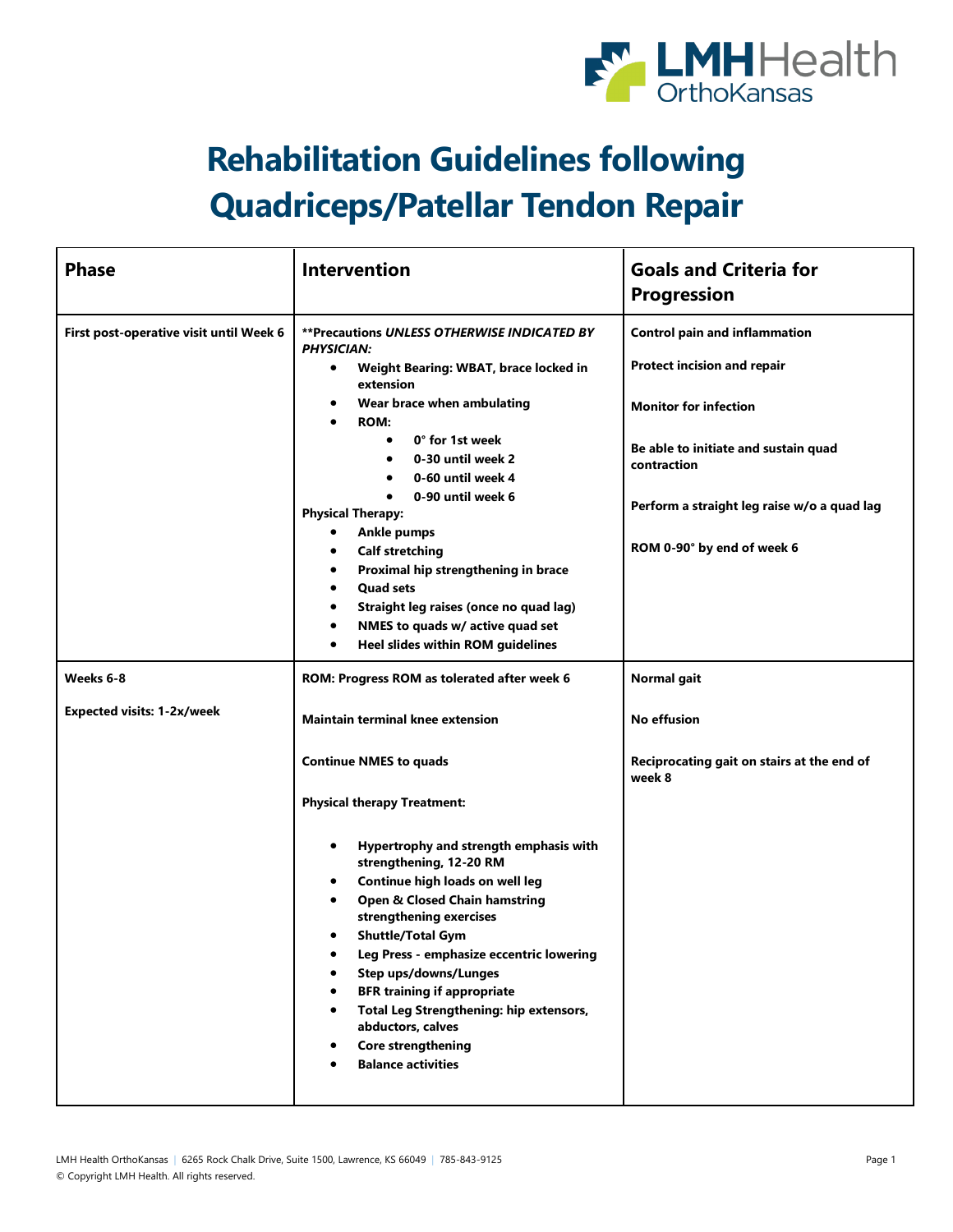

| Weeks 8-16<br><b>Expected visits: 1-2x/week</b> | Continue strengthening from previous phases,<br>increasing loads to build strength, 8-12 sets, 6-10 RM<br>of involved<br>Full arc OKC knee extension by week 12<br><b>Continue BFR training as adjunct</b><br><b>Consider Google cardboard/VR for neuroplasticity</b><br>training                                                                                                                                                                                                                                                               | Consider lateral step down test by week 12<br>Return to jogging from weeks 12-16:<br>$\bullet$<br>No effusion<br>No pain<br><b>Symmetrical AROM</b><br>$\bullet$<br><b>Quad and Hamstring strength via</b><br>HHD at least 75%<br>Lateral step down test symmetrical                                                                                                                                                                                                                                        |
|-------------------------------------------------|-------------------------------------------------------------------------------------------------------------------------------------------------------------------------------------------------------------------------------------------------------------------------------------------------------------------------------------------------------------------------------------------------------------------------------------------------------------------------------------------------------------------------------------------------|-------------------------------------------------------------------------------------------------------------------------------------------------------------------------------------------------------------------------------------------------------------------------------------------------------------------------------------------------------------------------------------------------------------------------------------------------------------------------------------------------------------|
| <b>Weeks 16-24</b>                              | Once cleared for jogging, provide walk/jog program<br>to be completed every other day (when appropriate                                                                                                                                                                                                                                                                                                                                                                                                                                         | Once walk/jog program completed, begin<br>return to sprinting progression if appropriate                                                                                                                                                                                                                                                                                                                                                                                                                    |
|                                                 | Initiate low impact progressions<br>Begin on shuttle or Total Gym<br>٠<br><b>Jumps TO box</b><br>$\bullet$<br>Land-based jumps in place<br>$\bullet$<br>Jumps to box, 2 leg to 1<br>٠<br>Land-based broad jumps<br><b>Land-based bounds</b><br>Single leg hops TO box<br>Single leg hops on land<br>Sagittal plane, Frontal Plane, Transverse<br>plane, Multi-plane<br>Volume: Begin w/ 40-50 foot contacts per session<br>and increase from there<br>Once lateral plyos initiated, begin CoD progressions<br>45° cuts<br>90° cuts, outside leg | <b>Functional testing</b><br><b>Hop testing battery</b><br><b>Y Balance test</b><br><b>HHD testing</b><br>PRO's - IKDC and ACL-RSI<br>Consider return to participation in sport when<br>strength and hop testing values at least 85%<br>of the uninvolved side<br>Individual drills<br>Drills w/ chaos (1 on 1 basketball,<br>$\bullet$<br>3 v 3 soccer)<br>Team drills, non-contact<br>$\bullet$<br>Team drills, contact or reduced<br>constraints<br>Achieve symmetrical passive flexion by<br>5-6 months |
|                                                 | 90° cuts, inside leg<br>Strengthening: Based on testing results. Provided<br>strength deficits remain, maintain eccentric-<br>emphasized training<br><b>Continue BFR training as adjunct</b>                                                                                                                                                                                                                                                                                                                                                    |                                                                                                                                                                                                                                                                                                                                                                                                                                                                                                             |